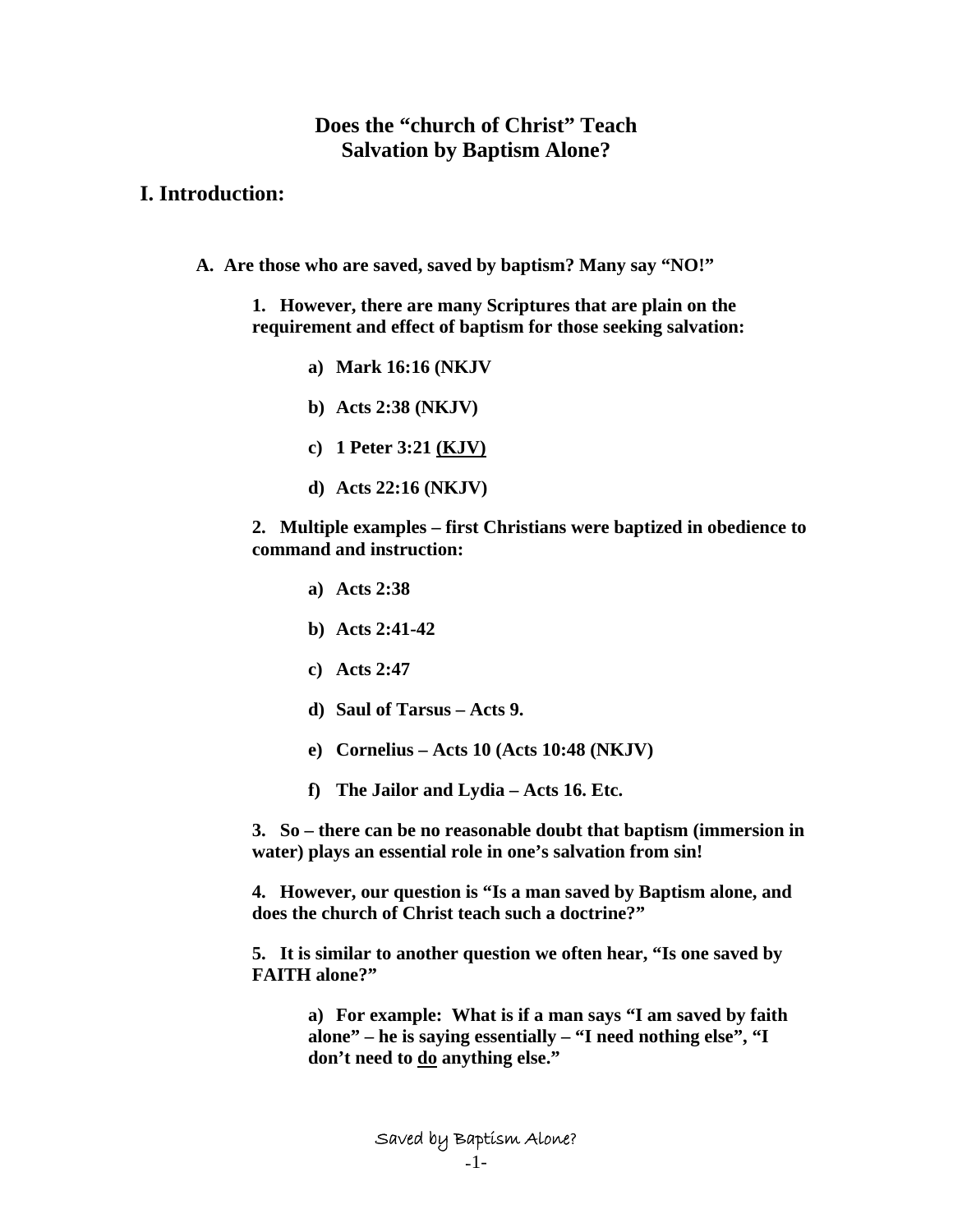*(1) Note found in a "study" bible – GRACE + FAITH + NO ACTION ON MAN'S PART = SALVATION* 

**b) If we examine this idea in light of Scripture, would this premise hold true?** 

*(1) Faith of the chief rulers (of synagogue) - John 12:42-43* 

*(2) Devils believe - James 2:19* 

*(3) The only occurrence of the phrase "faith only" in the Scriptures - James 2:24* 

*(4) Any passage that requires more than simply faith alone -- disproves idea of faith only.* 

**c) By the same reasoning – any attempt to eliminate "faith" from God's formula for salvation would be spiritually fatal! -- Hebrews 11:6** 

**6. IS it taught (by members of the church of Christ) that man is saved by baptism alone? – In Short – the answer is a resounding "NO"** 

# **II. A BRIEF LOOK AT WHAT THE NEW TESTAMENT SAYS MEN ARE SAVED BY:**

### **A. GOD'S GRACE.**

- **1. Acts 15:11**
- **2. Ephesians 2:5**
- **3. Ephesians 2:8-9**

#### **B. GOD'S MERCY.**

**1. Titus 3:5** 

### **C. JESUS CHRIST.**

- **1. John 3:16-17**
- **2. 1 Timothy 1:15 (KJV)**
- **D. BLOOD JUSTIFIED SAVES FROM THE WRATH OF GOD** 
	- **1. Romans 5:9-10**

Saved by Baptism Alone?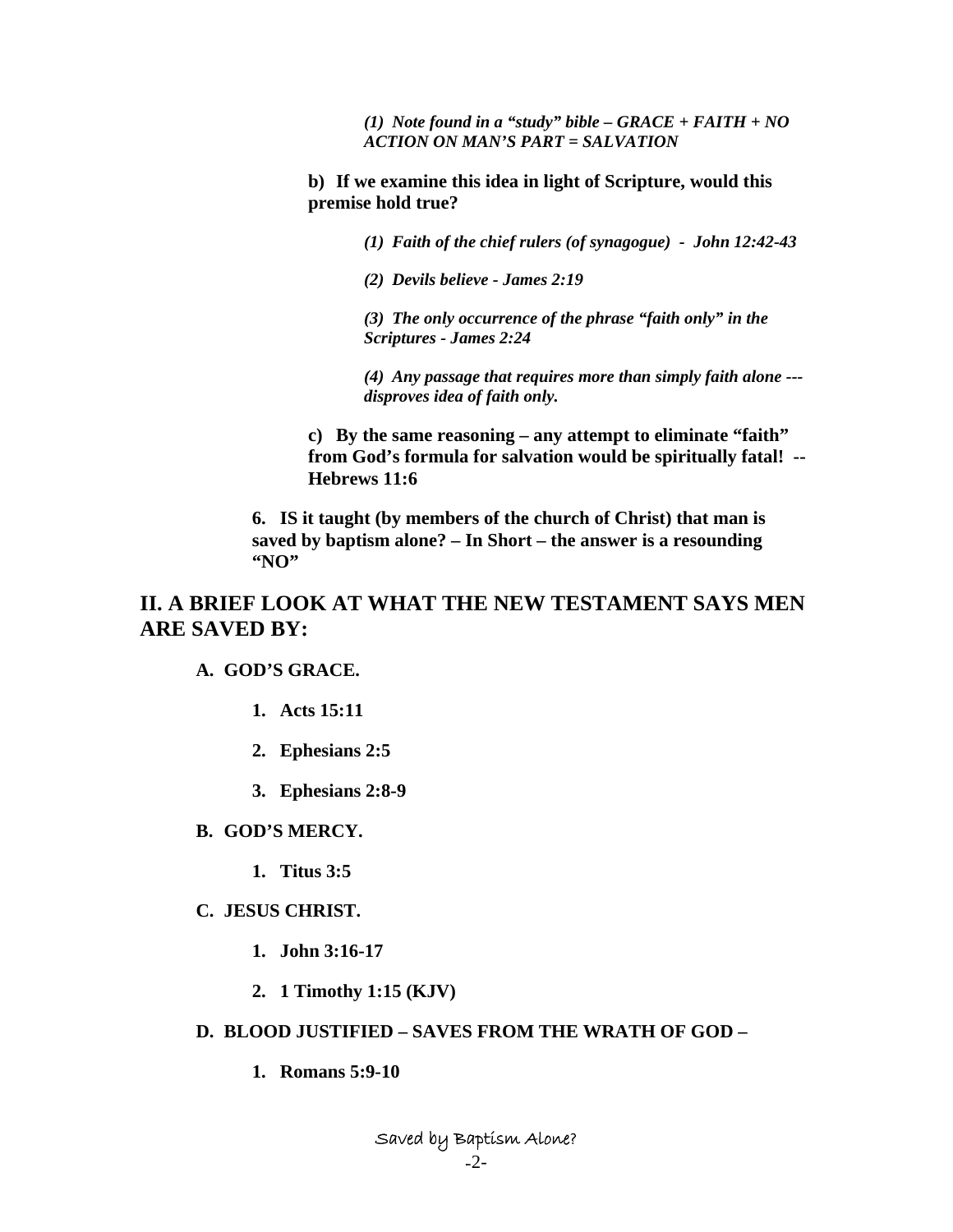## **a) Saved by his life!**

#### **E. CALLING ON THE NAME OF THE LORD.**

**1. Acts 2:21** 

#### **F. IN THE NAME OF JESUS.**

**1. Acts 4:12** 

**2. Romans 10:13 (** 

### **G. WORDS.**

- **1. Acts 11:14**
- **2. James 1:21**

### **H. GOSPEL OF JESUS CHRIST.**

- **1. Romans 1:16**
- **2. 1 Corinthians 15:1-2**

#### **I. PREACHING.**

**1. 1 Corinthians 1:21** 

#### **J. FAITH.**

- **1. Mark 16:15**
- **2. Acts 16:30-31**
- **3. Romans 10:17**

### **K. FEAR.**

**1. Jude 1:23** 

# **L. GODLY SORROW AND REPENTANCE.**

- **1. 2 Corinthians 7:10**
- **2. Acts 17:30**

## **M. CONFESSION:**

**1. Matthew 10:32** 

Saved by Baptism Alone?